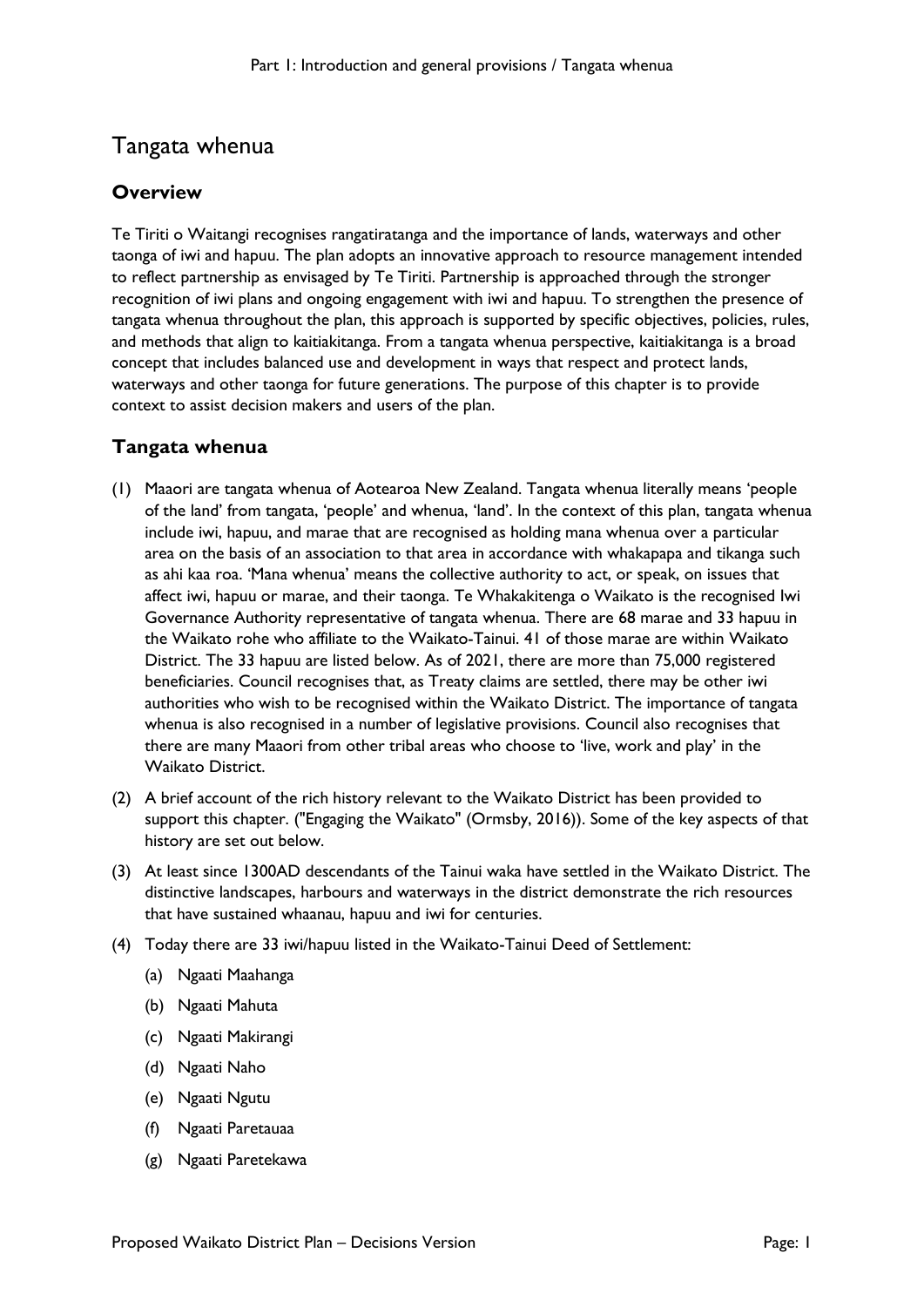- (h) Ngaati Pou
- (i) Ngaati Aamaru
- (j) Ngaati Aapakura
- (k) Ngaati Hauaa
- (l) Ngaati Hikairo
- (m) Ngaati Hine
- (n) Ngaati Koheriki
- (o) Ngaati Korokii
- (p) Ngaati Kuiaarangi
- (q) Ngaati Puhiawe
- (r) Ngaati Raukawa ki Panehakua
- (s) Ngaati Ruru
- (t) Ngaati Tahinga
- (u) Ngaati Tamainupo
- (v) Ngaati Tamaoho
- (w) Ngaati Taratikitiki
- (x) Ngaati Te Ata
- (y) Ngaati Te Wehi
- (z) Ngaati Tai
- (aa) Ngaati Tiipaa
- (bb) Ngaati Wairere
- (cc) Ngaati Werokoko
- (dd) Ngaati Whaawhaakia
- (ee) Ngaitai
- (ff) Tainui
- (gg) Te Aakitai

#### *Kiingitanga*

(5) The Kiingitanga was founded in 1858 with the aim of uniting Maaori under a single sovereignty in the face of increasing demand for land by incoming settlers. Waikato is the seat of the Kiingitanga (King movement). The appointment of Pootatau Te Wherowhero as the first Maaori King was not only based on his whakapapa, his exceptional skills as a warrior, and knowledge of te Ao Maaori (the Maaori World). It also recognised the rich resources he could access from the surrounding environment. Today the Kiingitanga an important and enduring expression of strength in unity and holds an established place in New Zealand society.

#### *Waikato River*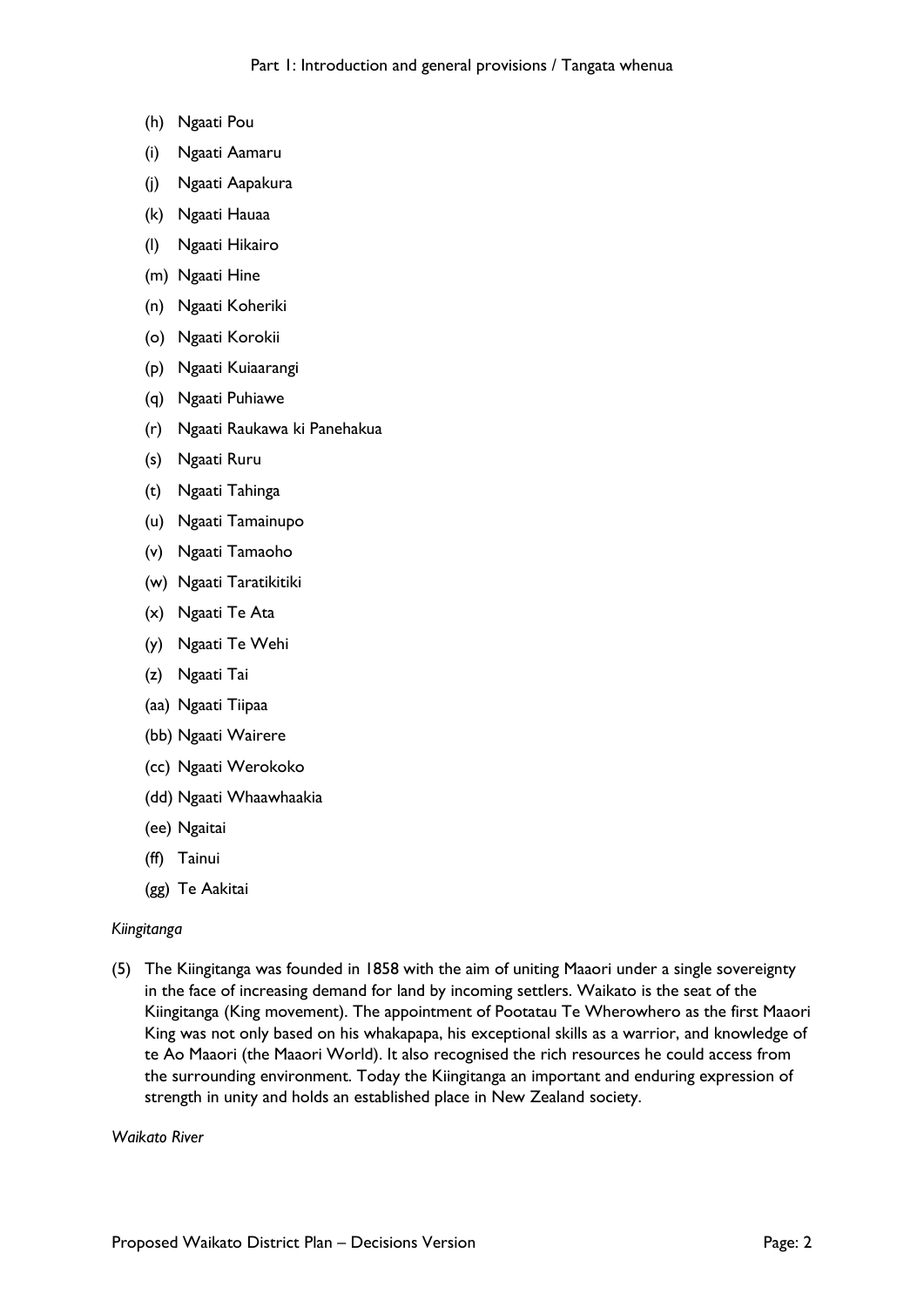(6) The Waikato River is the tuupuna (ancestor) of the Waikato peoples, with whom they share their name and therefore is at the heart of their identity. The following pepeha (tribal saying) expresses this relationship:

*Ko Tainui te waka (Tainui is the canoe)*

*Ko Waikato te awa (Waikato is the river)*

*Ko Te Wherowhero te tangata (Te Wherowhero is the person)*

(7) The following whakatauaakii (proverb) expresses the strategic importance and intergenerational connection of the Waikato River to Waikato-Tainui:

*Waikato Taniwharau (Waikato of a hundred taniwha)*

*He piko he taniwha, he piko he taniwha (At every bend there is a taniwha)*

(8) Taniwha refer to the metaphysical aspects of the River, and to chiefs, signifying the leadership in paa and villages that existed at every bend of the Waikato River. The River continues to be their source of physical and spiritual sustenance. The special relationship that mana whenua have with their ancestral river cannot be overstated. Demonstrating the importance of the River, Waikato-Tainui negotiated a settlement which is enshrined in the Waikato-Tainui Raupatu Claims (Waikato River) Settlement Act 2010, and which created Te Ture Whaimana (the Vision and Strategy) and the Joint Management Agreement between Waikato-Tainui and Waikato District Council. Te Ture Whaimana is the primary direction setting document for decisions that relate to or affect the Waikato River. The overarching purpose of the settlement is to restore and protect the health and wellbeing of the Waikato River for current and future generations. Other hapuu and iwi have also developed relationships with Waikato District Council.

#### *Iwi and the environment*

- (9) Tangata whenua have rights and responsibilities as kaitiaki of lands and waterways and other taonga. Tangata whenua have consistently advocated for a change in the relationship that humans have with the environment that is more respectful. Council has certain obligations in terms of the Resource Management Act 1991 (RMA 1991) in managing the district's resources to ensure that tangata whenua's rights are recognised and provided for. Part of Council's responsibility is to look for ways to recognise and provide for, as a matter of national importance, the relationship of Maaori and their culture and traditions with their ancestral lands, water, sites, waahi tapu, and other taonga. Council can do this by ensuring that objectives, policies, rules, and methods are provided to enable tangata whenua to live, work and play throughout the district in ways that align to kaitiakitanga.
- (10) For tangata whenua within the Waikato District, the impact of raupatu (wholesale confiscation) following the establishment of the Kiingitanga and the ensuing land wars, has been devastating.
- (11) In 1995 Waikato-Tainui was the first major iwi to settle their comprehensive historical land claims. To provide redress for Crown omissions and actions such as confiscation, the settlement resulted in the return of lands and the subsequent creation of a significant economic base that enables Waikato-Tainui to make positive contributions to the district in multiple ways.
- (12) Enabling tangata whenua to establish and maintain their relationship, cultures and traditions with their ancestral lands is a matter of national importance. It is important that this is consistent with the environmental capacity of the area for sustainable use that will promote holistic health and wellbeing. In this regard, Council supports tangata whenua in the development of good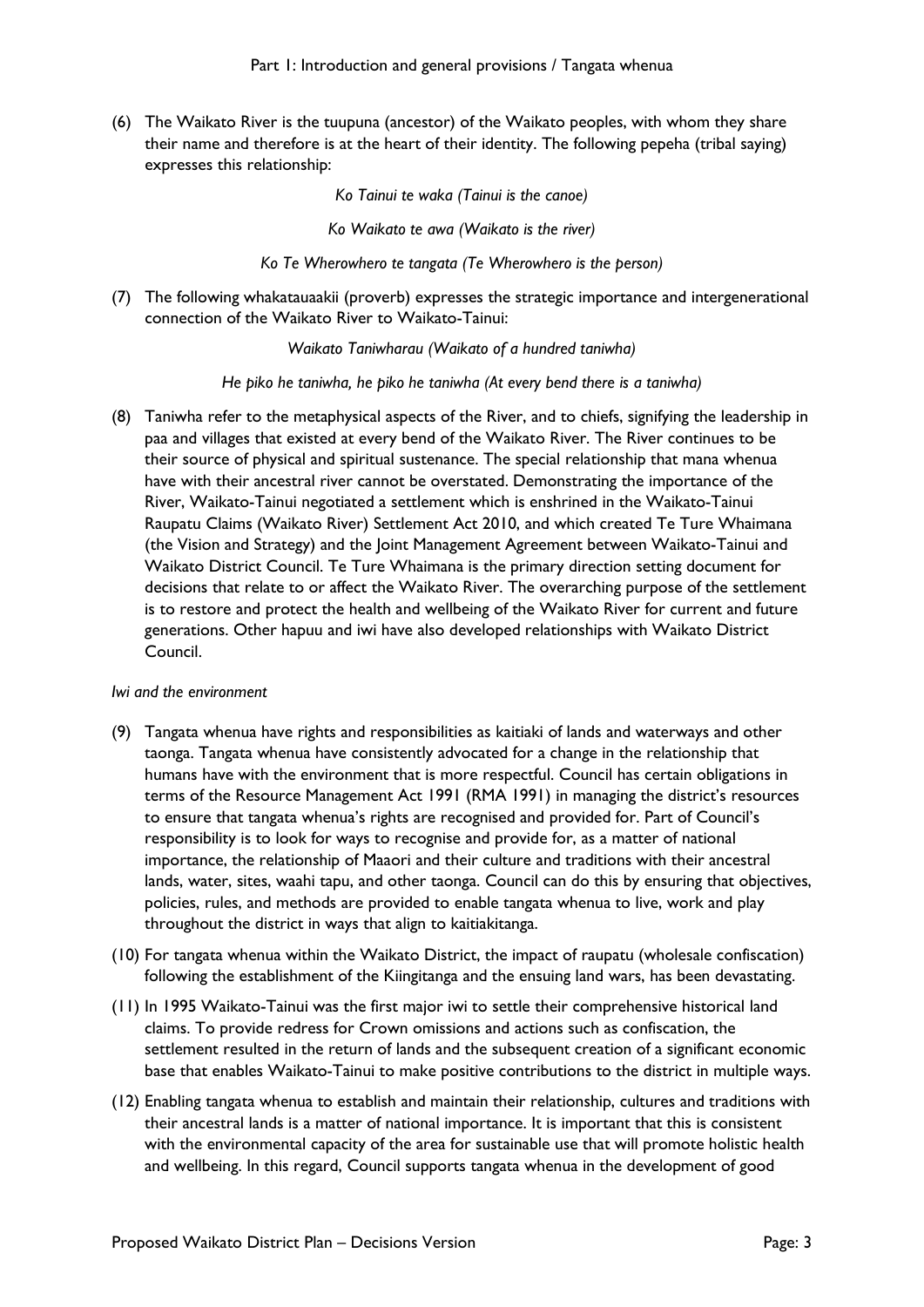quality papakaainga housing on multiple-owned land, which is reflected through the policies in the ML – Maaori Land chapter.

#### *Iwi authorities*

- (13) Te Whakakitenga o Waikato Incorporated Society (Waikato-Tainui) is the iwi authority that represents 33 hapuu, 68 marae and supporters of the Kiingitanga. The name Te Whakakitenga o Waikato represents the vision for Waikato-Tainui's holistic wellbeing.
- (14) Waikato District Council has boundary relationships with the following iwi authorities:
	- (a) Hauraki Collective
	- (b) Maniapoto Maaori Trust Board
	- (c) Raukawa Settlement Trust

### **Tangata whenua – local authority relationships**

*Joint Management Agreement (Waikato-Tainui) 2010*

- (15) As a result of the Waikato-Tainui Raupatu Claims (Waikato River) Act 2010, a Joint Management Agreement (JMA) between Waikato-Tainui and Council was signed in March 2010. The JMA affirms commitment between Waikato-Tainui and Council to co-manage the Waikato River, to restore and protect the health and wellbeing of the river for current and future generations and also to provide an enhanced relationship between the parties on areas of common interest.
- *Joint Management Agreement (Maniapoto) 2012*
- (16) The Nga Wai o Maniapoto (Waipa River) Act 2012 came into effect on 5 April 2012. Under this Act, Waikato District Council, Waipa District Council, Waitomo District Council, Otorohanga District Council and Waikato Regional Council signed the Waipa River Joint Management Agreement with the Maniapoto Maaori Trust Board on 3 April 2013.
- (17) The overarching purpose of this agreement is restoring and maintaining the quality and integrity of the waters that flow into and form part of the Waipa River for present and future generations.

#### *Memoranda of Understanding or Memoranda of Agreement*

- (18) Council has Memoranda of Understanding or Memoranda of Agreement with the following to provide for an enhanced relationship between the parties on areas of common interest:
	- (a) Ngaa Uri aa Maahanga;
	- (b) Ngaati Hauaa Iwi Trust; and
	- (c) Ngaati Hounuku as represented by Te Whaanga 2B3B2 & 2B1 Ahu Whenua Trust).

### **Hapuu and iwi planning documents**

*Iwi Management Plans*